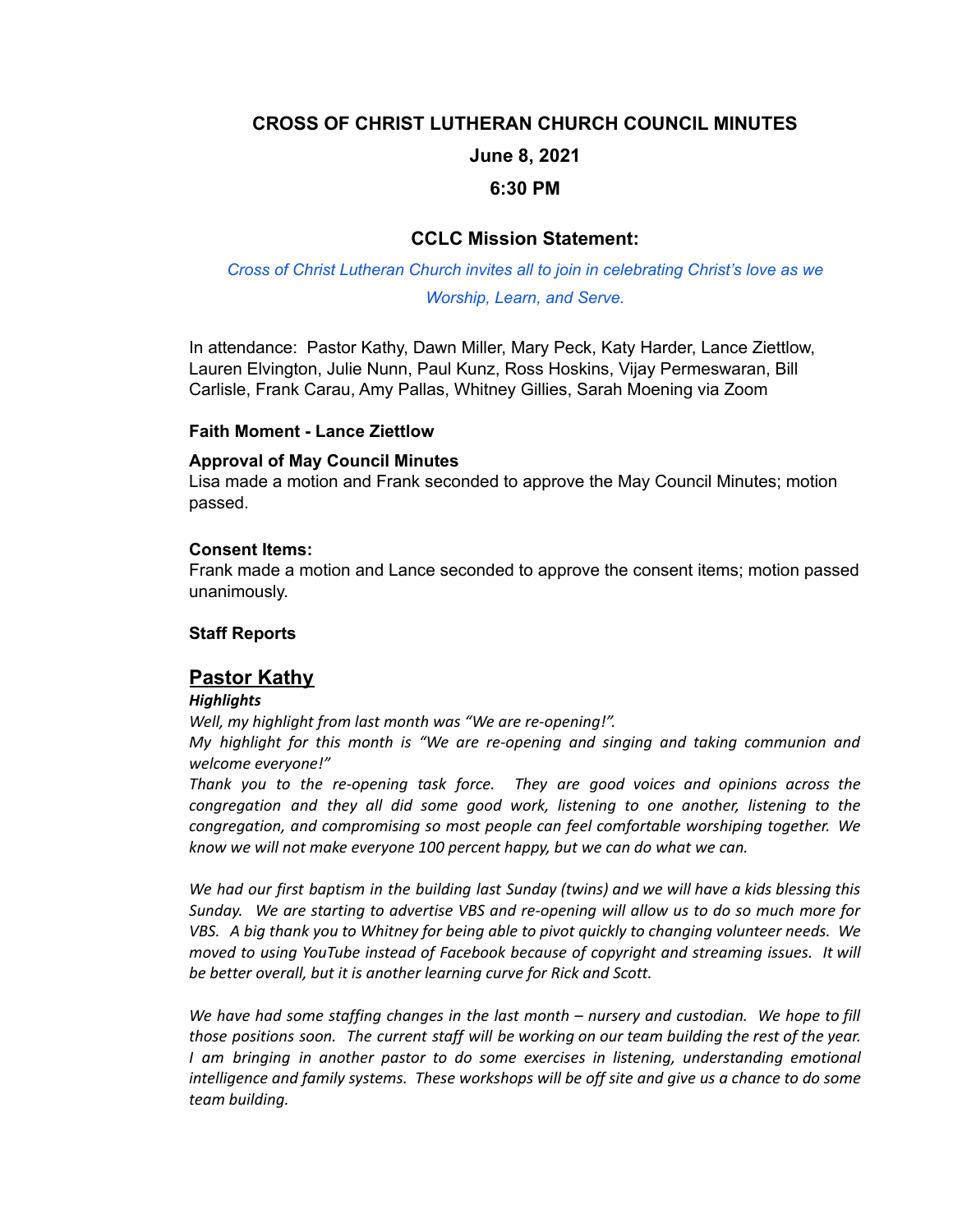#### *Since our last meeting*

*Meetings:*

- *● Staff / Worship Planning meetings*
- *● Re-opening Task Force*
- *● LRP*
- *● Outreach*
- *● Worship Team*
- *● Stewardship*
- *● Camp Meeting*
- *● Bishop Meeting*
- *● Rainbow Trail Board*
- *● Janitorial Meeting*
- *● Thrivent Meeting*
- *● Boy Scout (x2)*
- *● Boulder-Broomfield Conference Meetings (x3)*

### *Worship & Taught:*

- *● Sunday Morning Worship preaching*
- *● Slides for each week and updating website*
- *● Women's Bible Study –in person*

#### *Pastoral Care:*

- *● Follow up contact with members*
- *o Home Communion (x2),*
- *o Member Visits (x4)*
- *o Funeral Planning (x1)*
- *o Baptism Meeting (x2)*
- *● Funeral – Al Goldsberry (Father of member)*

#### *Worked on:*

- *● Worship Planning: Re-opening and Summer planning*
- *● Youth Service*
- *● Worship Job Description*
- *● Women's Bible Study*
- *● College Scholarships*
- *● Camp Transportation and prep*

# **Ministry Team Minutes**

# **Faith Formation**

## *Cross of Christ Christian Education Ministry Team Agenda May 24, 2021*

| <b>Committee Present:</b> | Julie, Natalie, Sarah, Amy, Laura, Mari, Tanya, Kerri |  |
|---------------------------|-------------------------------------------------------|--|
| <b>Liaison:</b> Julie     |                                                       |  |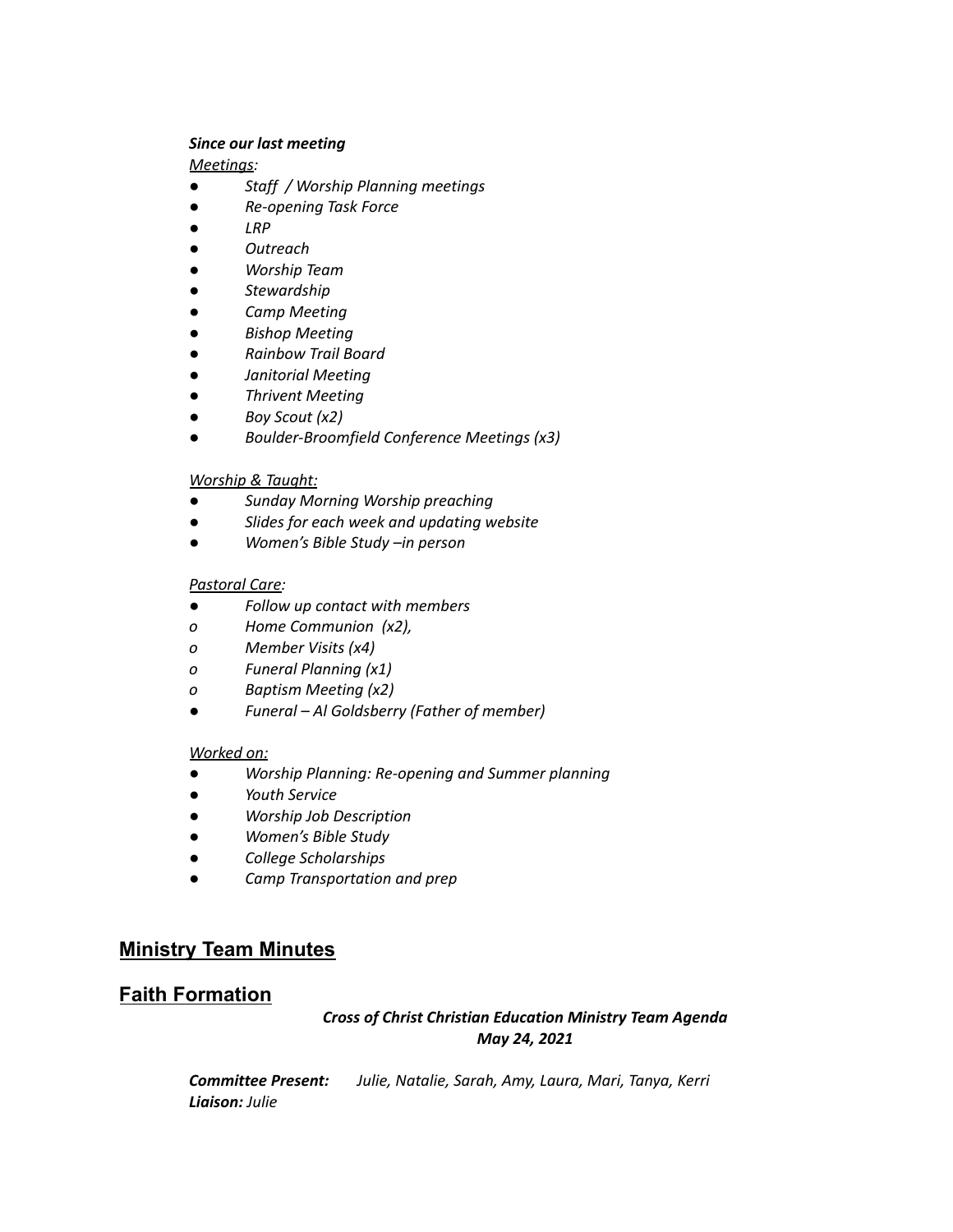### *Absent: Amalea, Steve*

*Purpose Statement: The group found a statement from a church in Brick, NJ that we felt encompassed the purpose of the Christian Education Committee at Cross of Christ. "We have* adopted a **SMILE**  $\odot$  theme for our ministry, we will **Serve others, Make disciples, Invite all, Live in** *hope, Embody Christ"*

#### *New Business:*

- *• God's work. Our Hands*
	- *• Sept 12, 2021*
	- *• If we lead God's Work, Our Hands, we would like 1 idea from each of the other Ministry committees. Julie will take this to counsel liaisons. We are also willing to give this to another Ministry Committee if they would like to do this event.*
- *• VBS Volunteer sign up is open: July 19 -23*
	- *• <https://vbspro.events/p/events/cclc-2021>*
	- *• There are 120 children (limit this year) signed up. In the past it has been about 250.*
	- *• There will be no preschool age VBS this year but Natalie is working on creating an on-line version of the lesson for the day so younger siblings can also participate.*
	- *• Will have opening and closing outside as well as some other station activities*
	- *• Service Project: VBS is \$37 with payment due the end of May. Asking people to round up for Growing Home/Parking Lot Packet project. This will go toward cleaning supplies and personal items.*
	- *• Nathalie is updating Supply List on the the website.*

### *Old Business:*

- *● Q1 &2 Service Projects:*
	- *• Welcoming people back to Worship: May 30th at 9am • All set!*
	- *o Parent Awards Bags: There are about 20 bags to be delivered yet to parents*
	- *o 'Happy Spring' Flower pot project for Seniors/Elderly*
		- *▪ Pots are finished: Huge thank you to Amy and Mari for helping get this set up at church. We will use these as decoration for the Welcome Back and then they will be delivered to CCLC shut ins and Legends community.*
- *● Budget Follow-up (as required): None*
- *● Long Range Planning (as required):*
	- *o Develop Comprehensive Faith Formation for Adults*
	- *o Create Faith-based relationships across generations*
	- *o Engage everyone in faith formation opportunities in church and at home*
- *● Faith Formation Update (as required):*
	- *o Summer Family booklet - see Children's newsletter and the church newsletter for details.*
	- *o Service Project: Rainbow Trail*
	- *● Youth Ministry Update (as required):*
		- *o Laura is still doing check-ins. She will reach out to kids that seem to be falling away*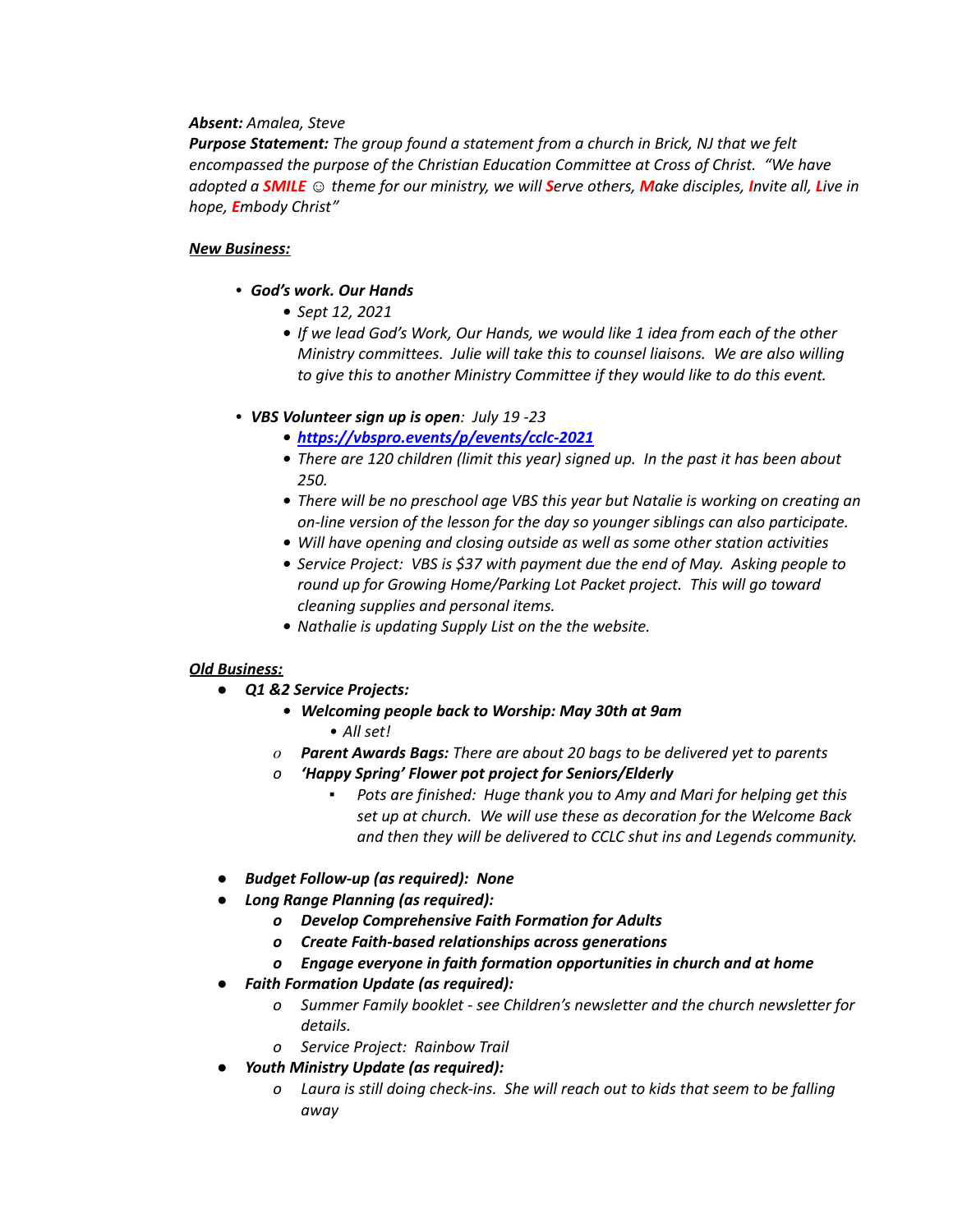- *● Council (as required):*
	- *o There are 7 more spaces for Cross of Christ Kindergarten class for next year. Spread the word*
	- *o An Eagle Scout will be building a Food Pantry on the premises.*

*Next Meeting: June 28, 2021 at 7pm*

# **Worship (Bill)**

| <b>Worship Chair:</b>   | Mindy Paddock                                 |
|-------------------------|-----------------------------------------------|
| <b>Council Liaison:</b> | <b>Bill Carlisle</b>                          |
| <b>Team Members:</b>    | Shannon Hazler, Andrew Halladay, Pastor Kathy |

### *Opening Prayer: Pastor Kathy*

### *Topics discussed:*

*Reflected on our online worship experience throughout closure*

- *● Music Videos (2nd Takes)*
- *● Consistency of Children's Message*
- *● Inclusion of Families*
- *● Communing one another*
- *● Liturgy - Full Service*
- *● Combined / Blended Worship - One Church*

### *Going Forward - things to consider*

- *● Leisure and convenience of worship: Like to worship when they can and to be able to stop recording to help with sermon notes*
- *● Online Worship - Same as in-person*

### *Online Streaming:*

- *● Connecting to online worshipers - participates / rather than spectators*
- *● Eye Contact with camera*
- *● Make wider shots of camera to see more of the congregation.*

### *Future Sermon Series*

- *● I've Been Meaning to Ask: includes study guide, small group conversation, and Words for Worship. A series on Curiosity, Courage, and Connection*
	- *○ Where are you from? Your story*
	- *○ Where does it hurt?*
	- *○ What do you need?*
	- *○ Where do we go from here?*
- *● Late July - August…. Jesus is the Bread of Life Series*
	- *○ How is our faith like Toast, bagel, Pita chips, etc.*
- *● Fall: Stewardship (Grace, Generosity, and Gratitude)*
	- *○ 2 - 4 week series on Grace*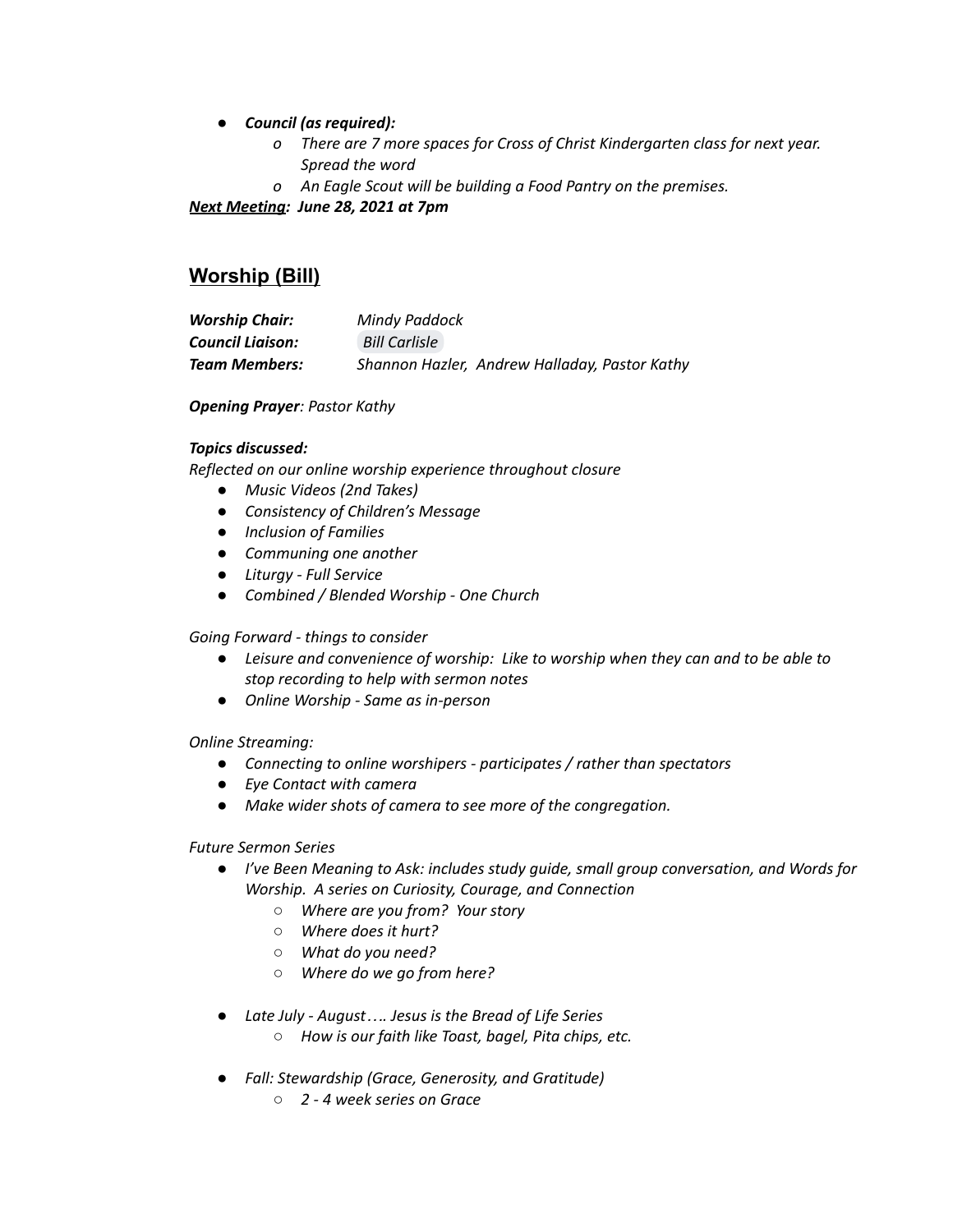- *○ 2 - 4 week series on Generosity*
- *○ 2 -4 week series on Gratitude - Leading up to stewardship Sunday*

#### *Next Meeting: June 29*

*● Watch online worship and give feedback.*

## **Stewardship (Frank)**

*Committee Present: Rebecca Pfaff, Pastor Kathy, Tom VanAkkeren Absent: Liaison: Frank Carau Purpose Statement:*

## *Council Action Items: (Any items that need council action) No Council Actions*

#### *Meeting discussion*

#### *Theme:*

*Here We Stand Gratitude, Generosity and Grace To be confirmed at next meeting August, September and October sermons to focus on grace, generosity and gratitude*

#### *Visual:*

*Tree with blossoming branches and leaves and pledges come in Consider first name and last name initial on leaves Color schemes*

- *● Colors for people who taught you generosity*
- *● Colors for those who pledged*
- *● Colors for those who gave last year*
- *● Colors for those who shared what they are grateful for*
- *● Tree to show roots and foundation and leaves for growth and generosity. Here We Stand*

#### *Questions to Congregation to build against theme:*

*Where did you learn generosity What have you missed while we were closed What are you thankful for based on what we have done this year What are you thankful for that the church has done this year Stories of impact Outcome stories Through small groups*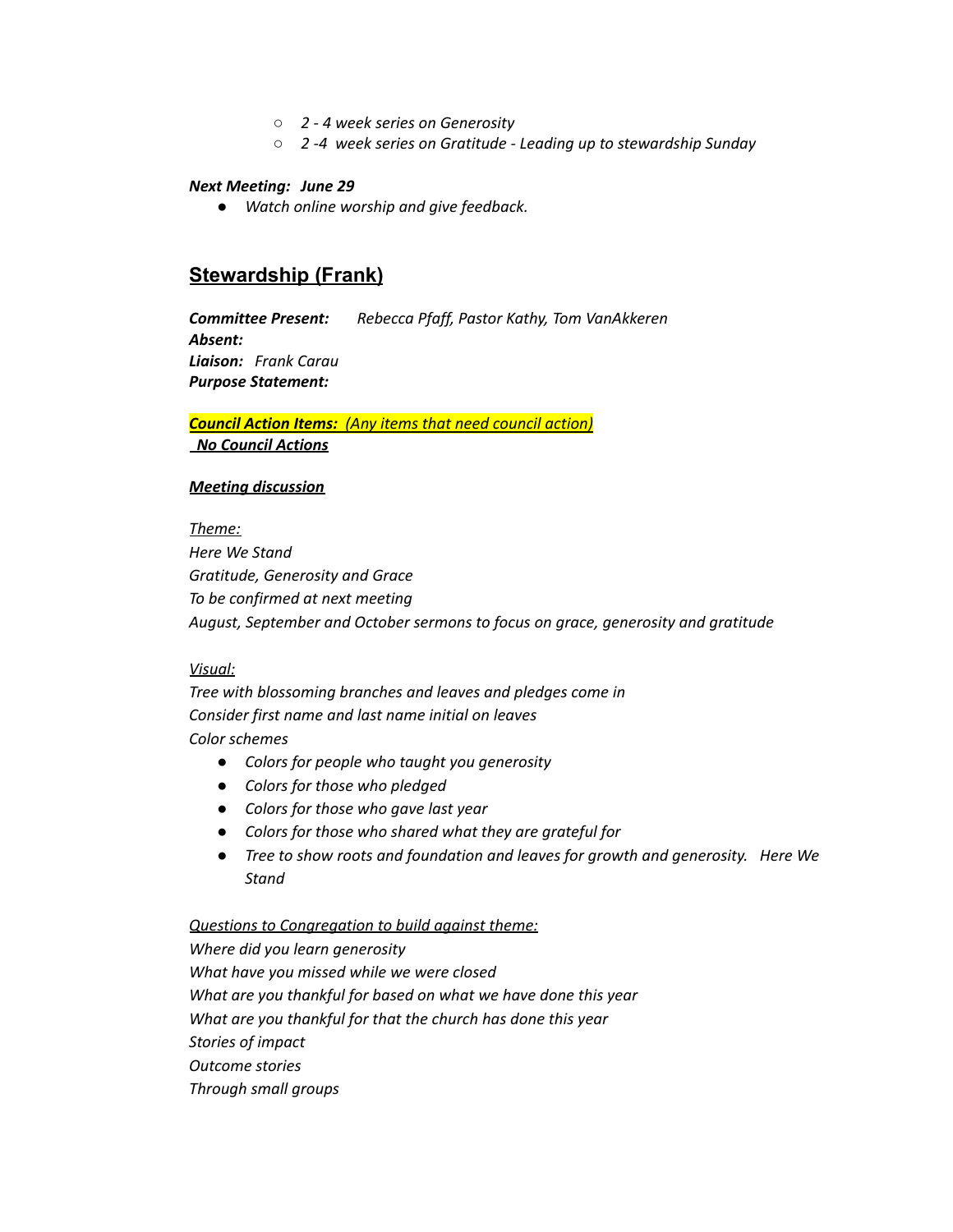*During offering time give an impact testimony to tie to the theme of the month*

*Start conversations with congregation and ministry teams: Incorporate small groups and ministries to develop this theme. Early start. Donors want to make an impact - based upon trust Communications should be designed to require some kind of response, not necessarily funding/money*

*How are we impacting the world*

*20 - 30 second testimonial on what COC was able to contribute - Impact statement*

*What did we miss? Initiatives to rebuild - what have we learned from the community. What have we learned from the online experience vs in public*

## *Next Meeting June 28 5:00 p.m.*

## *Team Action Items:*

- *1. Rebecca to create a calendar for the team to complete tasks*
- *2. Examine different tree visuals for use (Frank has provided one which is a great start)*
- *3. Theme design - vendor, etc.*
- *4. Outreach to congregation for participation in testimonials and other*

# **Youth (Lauren)** - No report

# **Outreach (Vijay)**

- Rod Carter gave update (see below)
- Community Meals are starting up again
- Need a chair for outreach committee

# **Long Range Planning (Paul) - Mtg June 14**

# **Evangelism (Ross)**

- Whitney gave update
- Talking about ways to update Narthex
	- -fewer bulletin boards
	- -children's wall
	- -sign up wall
	- -potentially moving coffee to be more cafe style
- New member gathering on Aug 29th sponsors will send invitations

**Preschool (Katy)** - did not meet

**CCMA (Bill)** - did not meet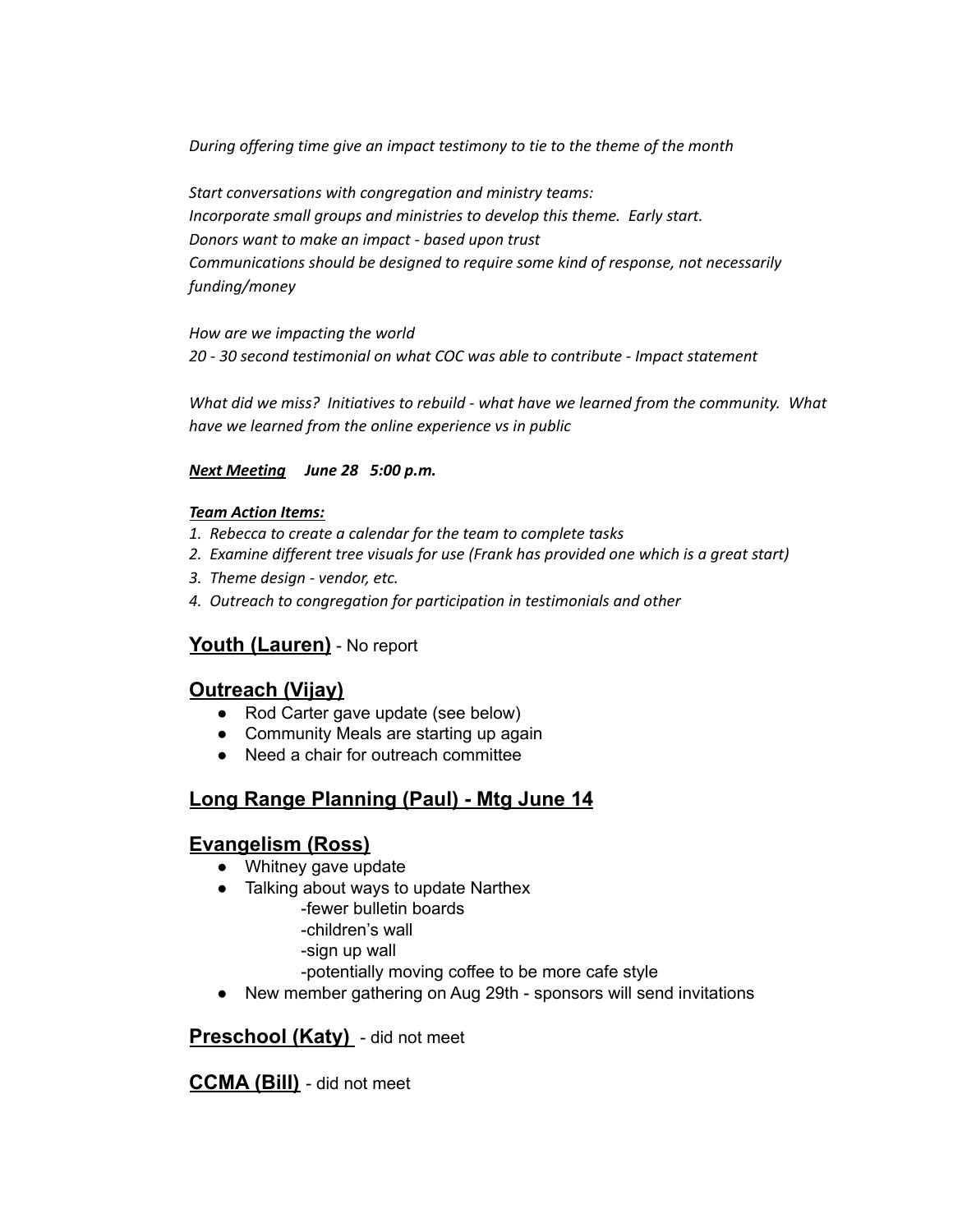# **Property (Dawn)**

*1. Outside workday was held on 5/22. 9 adults & 2 kids participated to trim bushes, trees, clean up leaves & trash, remove dead plants, general cleanup and recycle branches to the Broomfield recycle center.*

*2. The lawn Sprinkler system was turned on & tested and broken drip lines repaired.*

*3. The patio canopy frame was repaired after the wind collapsed/bent 5 of the 10 vertical legs & caused the canopy to fall against the fellowship hall wall.*

*4. The lawn was aerated.*

*5. Weeds were sprayed around the property.*

*6. A Church Mutual Insurance company supplied "water leak detection system" was installed on 2 of our 3 water heaters.*

*7. Three portable hand sanitizing stations were ordered, assembled & placed in the narthex & F. Hall. We have one more to assemble & place in service.*

8. One company was given a tour of the facilities to give us a bid on janitorial services. Awaiting *a bid.*

*Thx, Ed Painz*

## **SubTeam Reports**

- Finance Team: No meeting
- Re-Opening Task Force: See Letter
- Safety Task Force No Meeting
- HR Team No team currently
- Tech Team Meeting on this Thursday
- Gift Policy Team No Meeting

## **UNFINISHED BUSINESS**

- Safe Parking Initiative Update Rod Carter
	- Most locations are at churches; there are 3 in Broomfield
	- No budget implications to CCLC reimbursement process
	- Contact and communications have been a challenge
	- Scheduling is also a challenge (onsite times are 6pm-7am)
	- There is a main cell phone contact number need more people to help monitor it 720-601-7374 / email address as well will be added to website
- Transition Process Sarah Moening
	- Sarah asked to hear from council about how she can support us
		- Who is the call committee? Typically called a transition team
			- Gather people together who are gifted in this
		- How do we prepare for the future an opportunity to think creatively about what we want in the future
	- Having a coach is a new part of the process; ours is Mandy Achterberg
	- We can get a consultant or programmatic help / ministry tasks